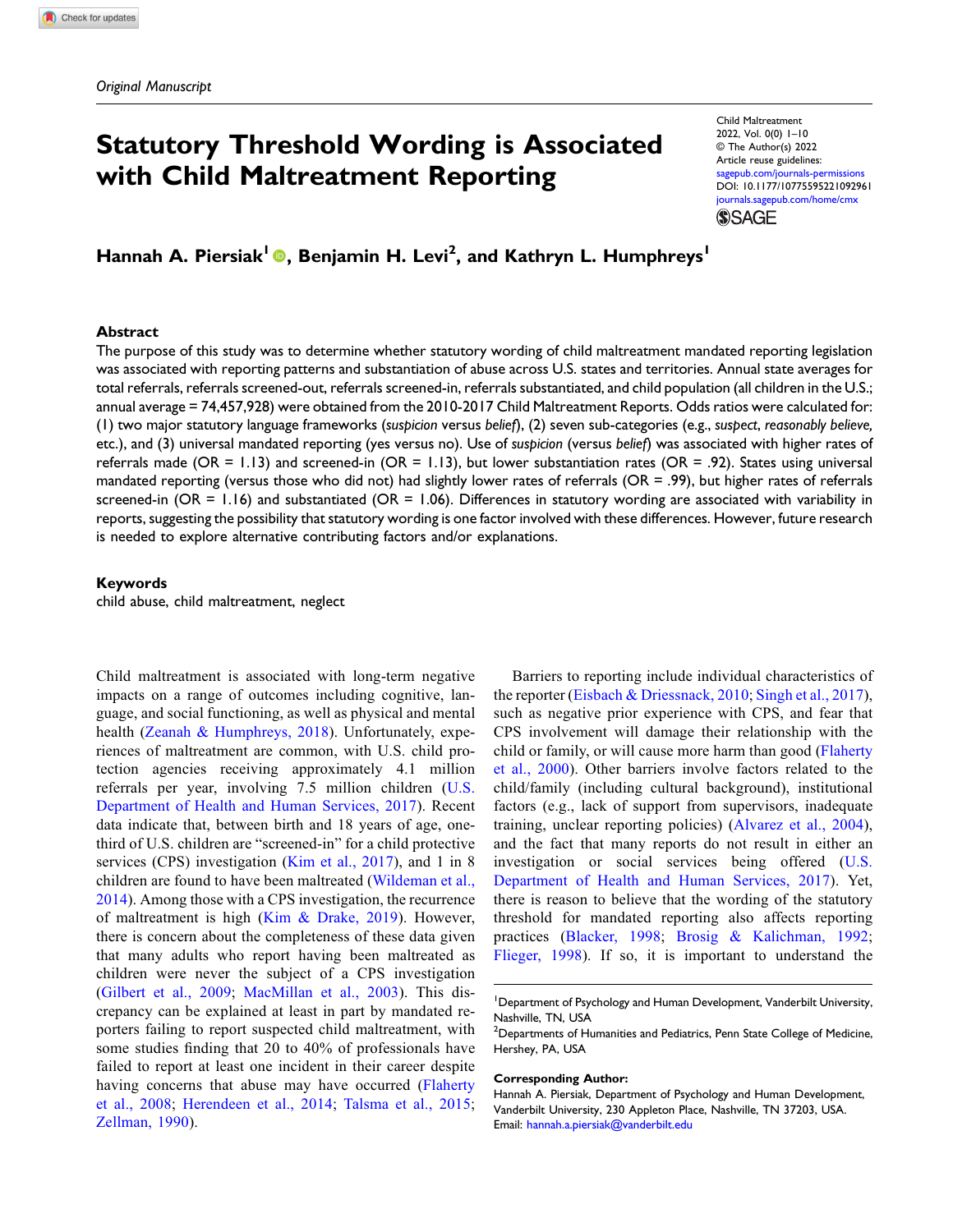direction and magnitude of the potential impact of statutory wording on the reporting of child abuse and neglect (hereafter, collectively referred to as abuse).

The dangers of under-reporting are both obvious and sometimes severe. But the very experience of being reported for suspected child abuse can cause significant distress and/or disruption to a family, and when unwarranted is quite likely to be harmful [\(Besharov, 1994](#page-7-1)). Furthermore, child welfare interventions can themselves have deleterious effects. For example, instability in foster care placement is distressing for youth [\(Unrau et al., 2008](#page-9-6)) and is associated with a range of negative outcomes such as decreased well-being (even when baseline characteristics were accounted for; [Rubin et al.,](#page-9-7) [2007](#page-9-7)), increased mental health problems [\(Bederian-Gardner](#page-7-2) [et al., 2018](#page-7-2); [McGuire et al., 2018](#page-9-8)), and increased engagement in risky behaviors ([Stott, 2011](#page-9-9)). Accordingly, the right threshold for reporting possible child abuse is the one that maximizes sensitivity (i.e., identifying children likely to have been abused) without encouraging over-reporting, which can lead to unwarranted oversight of children/families, as well as unnecessary burdens to an already resource-strapped CPS system [\(Besharov, 1994\)](#page-7-1).

The first mandatory reporting laws in the U.S. were passed in 1963. By 1967, all 50 states had instituted some type of related legislation, and in 1974 the Federal Child Abuse Prevention and Treatment Act made mandatory reporting legislation a prerequisite for receiving federal grants supporting programs related to child maltreatment assessment, investigation, or case prosecution [\(Brown & Gallagher, 2014\)](#page-8-11). The fact that these laws were enacted state by state led to significant variation, including who qualifies as a mandated reporter. Currently, 18 states have legislated universal mandatory reporting, whereby every competent adult qualifies as a mandated reporter; other states specify categories of individuals who are required to report, including medical, educational, legal, law enforcement, and social service professionals, along with an assortment of other job categories, from hairdressers to animal control officers (Brown  $\&$ [Gallagher, 2014](#page-8-11)). Interestingly and perhaps surprisingly, there are a variety of professions such as postal workers, FBI personnel, and IRS officials who, despite regular interactions with families, are not mandated reporters because they are federal employees. Importantly, prior literature on states with and without universal mandated reporting and reporting behavior is mixed. Several studies report that universal mandated reporting is not significantly associated with total or substantiated reports of child maltreatment (e.g., [Ho et al., 2017;](#page-8-12) [Krase & DeLong-Hamilton, 2015](#page-8-13); [Steen & Duran, 2014\)](#page-9-10), while another study reports higher total cases and substantiation rates in states with universal mandated reporting [\(Palusci](#page-9-11) [et al., 2016\)](#page-9-11).

In addition to these differences in who qualifies as a mandated reporter, mandated reporting laws vary enormously with regard to the minimum threshold of confidence (that abuse occurred) that should trigger mandated reporters to

report to CPS—with some states using a variant of belief, and others some variant of *suspicion*. Prior research (Brosig  $\&$ [Kalichman, 1992](#page-8-9); [Levi et al., 2012;](#page-8-14) [Levi & Brown, 2005;](#page-8-15) [Levi](#page-8-16) [& Loeben, 2004](#page-8-16); [Levi & Portwood, 2011](#page-8-17)) has examined both conceptual implications of different thresholds and variation among mandated reporters in terms of how they interpret the threshold that is supposed to trigger mandated reporting. In brief, these studies have shown that 1) different individuals hold different thresholds regarding the probability of abuse required in order to make a report to child protection services, and 2) different ways of framing probability markedly influence where a given person sets that threshold for reporting. One choice for framing probability uses a numerical threshold somewhere between 1 to 100%, for example, while another uses a rank-order threshold, in which "abuse" must reach a given position on a rank-order list of possible explanations for the cause of an injury/condition (see [Levi & Brown, 2005\)](#page-8-15). That said, there has been no empirical examination of the relationship between mandated reporting thresholds and actual rates of reporting. The purpose of this study was to determine whether statutory wording of state-specific child abuse mandated reporting legislation was associated with either reporting patterns or the outcomes of reports made to CPS. Of note, while it is common to talk about individuals making "a report" to CPS, the technical term for this act is referral, and report (technically) is reserved for referrals that have been "screened-in" for formal assessment.

# Method

Data for this study were obtained from the most recent Child Maltreatment Reports (2010-2017), which are annual summaries of state-level data submitted to the Federally sponsored National Child Abuse and Neglect Data System (NCANDS), run by the United States Department of Health and Human Services Administration for Families, Children, and Youth. While state participation is voluntary, all 50 states, the District of Columbia, and the Commonwealth of Puerto Rico (hereafter, included in the term "states") are encouraged to submit case-level data for each report (i.e., a referral that has been screened-in for further assessment). Such case-level data include reporter characteristics, child characteristics, (alleged) perpetrator characteristics, report disposition and outcome, and services offered to the child/ family. Case-level data are not submitted for referrals that are screened-out (i.e., no action is undertaken after the referral has been made to CPS).

Because participation in NCANDS is voluntary, not all reporting entities (i.e., the 50 U.S. states, the District of Columbia, and the Commonwealth of Puerto Rico) provided information for all of the data categories (see [Table 1\)](#page-2-0). Substantial data irregularities in the Child Maltreatment Reports utilized for the present study include: 1) omission of 2008 Maryland data, and 2012 Idaho data (due to late submission); 2) inclusion of data from states that reported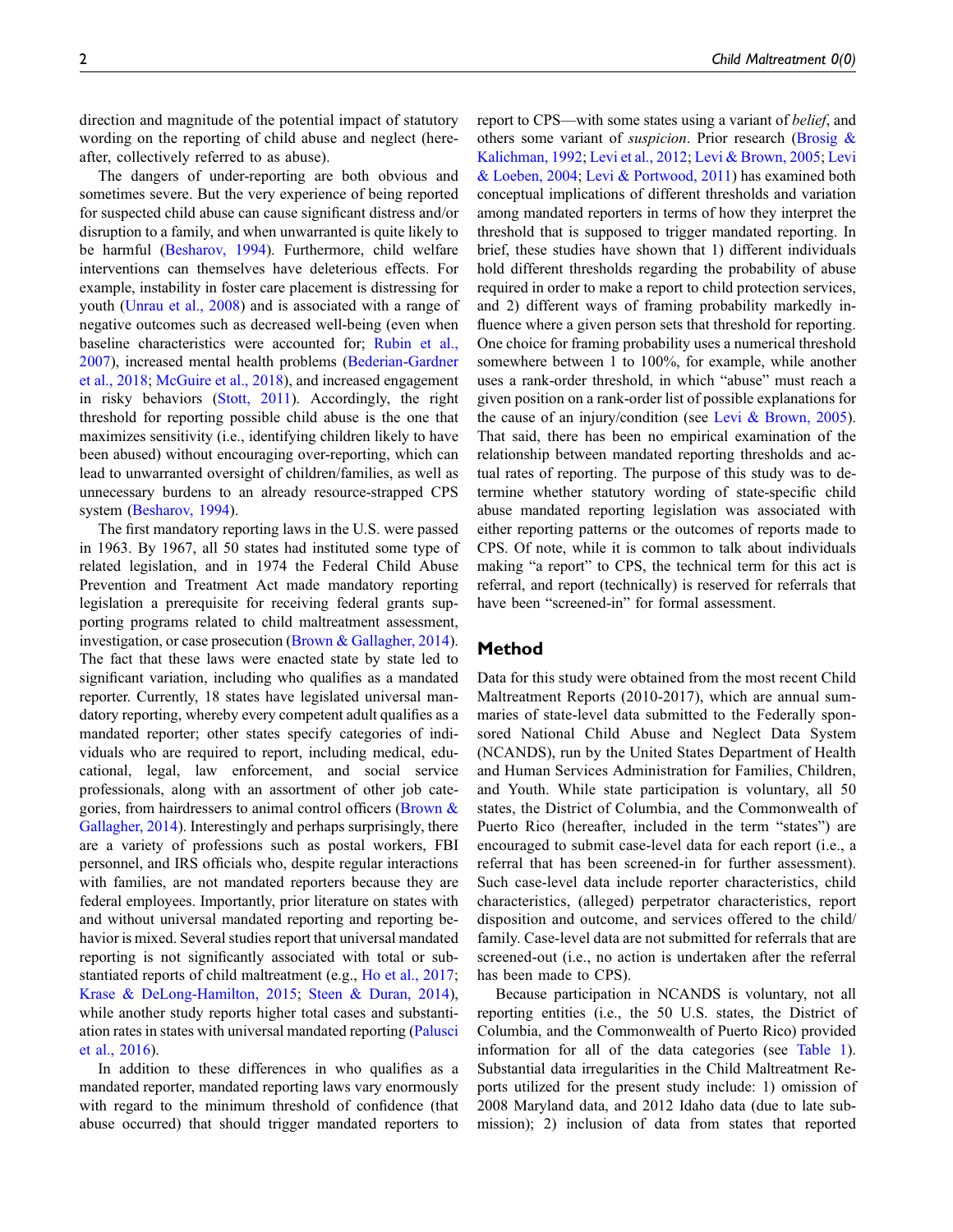screening-in 100% of referrals for the 2012-2014 reports; and 3) exclusion of screened-in data from the report when screened-out data were not provided by the state for the 2010- 2014 reports.

State mandatory reporting statutes were reviewed. Each state was then assigned to one of two frameworks (suspicion or belief) and one of seven sub-categories, based on the wording used to specify the minimum threshold of confidence that should trigger a mandated reporter to report (i.e., make a referral) to CPS (see below). Twenty-nine states employed some variant of *suspicion*, while 22 states used some variant of belief (see [Figure 1](#page-2-1), [Supplemental Table 1](https://journals.sagepub.com/doi/suppl/10.1177/10775595221092961)). The seven distinct statutory wordings were ordered in terms of the level of confidence (from high to low) needed to trigger mandated reporting (see [Figure 2](#page-3-0)).

- 1. "Reasonably believe" (two states)
- 2. "Reasonable cause/grounds to believe" (nine states)

3. "Reason/cause to believe" (10 states)

- 4. "Reasonably suspect/reasonable suspicion" (three states)
- 5. "Suspect" (three states)
- 6. "Reasonable cause to suspect" (21 states)
- 7. "Reason/cause to suspect" (four states)

The rationale for the ordering of these seven statutory thresholds is as follows. Because belief is the holding of an idea to be true ([Pierce, 1958](#page-9-12)), while suspicion involves a particular kind of feeling that something might be true (Levi  $\&$ [Loeben, 2004\)](#page-8-16), all variants of belief were understood as representing a higher level of confidence than variants of suspicion. Accordingly, "reasonably believe" is the highest threshold of confidence, since it involves a further qualification of the kind of belief that is needed before a mandated reporter is legally required to act. Likewise, "reasonable cause to believe" is a higher threshold than "reason/cause to believe"

Table 1. Number of States\* Providing Data to NCANDS $<sup>Ω</sup>$  (2010-2017).</sup>

|      |          |         |          | Case-level data Data on referrals Data on referrals screened-in Data on referrals screened-out Data on substantiated reports |           |
|------|----------|---------|----------|------------------------------------------------------------------------------------------------------------------------------|-----------|
| 2010 | 51 (98)  | 45 (87) | 45 (87)  | 45 (87)                                                                                                                      | 52 (100)  |
| 2011 | 51 (98)  | 45 (87) | 35(69)   | 35(69)                                                                                                                       | 52 (100)  |
| 2012 | 51 (98)  | 46 (88) | 46 (88)  | 46 (88)                                                                                                                      | 51 (98)   |
| 2013 | 52 (100) | 47 (90) | 38 (74)  | 38 (74)                                                                                                                      | 52 (100)  |
| 2014 | 52 (100) | 46 (88) | 46 (88)  | 46 (88)                                                                                                                      | 52 (100)  |
| 2015 | 52 (100) | 44 (85) | 52 (100) | 44 (85)                                                                                                                      | 52 (100)  |
| 2016 | 51 (98)  | 45 (87) | 51 (98)  | 45 (87)                                                                                                                      | 51 (98)   |
| 2017 | 52 (100) | 45 (87) | 52 (100) | 45 (87)                                                                                                                      | 52 (100)  |
| Mean | 51 (98)  | 44 (86) | 44 (86)  | 42 (81)                                                                                                                      | 51.5 (99) |

<span id="page-2-0"></span>Note. \* Number and percent (in parentheses) of U.S. states (including the District of Columbia, and Puerto Rico);  $\Omega$  NCANDS = National Child Abuse and Neglect Data System.



<span id="page-2-1"></span>Figure 1. Illustration of which U.S. states use suspicion or belief in their statutory threshold for mandated reporting of possible child abuse.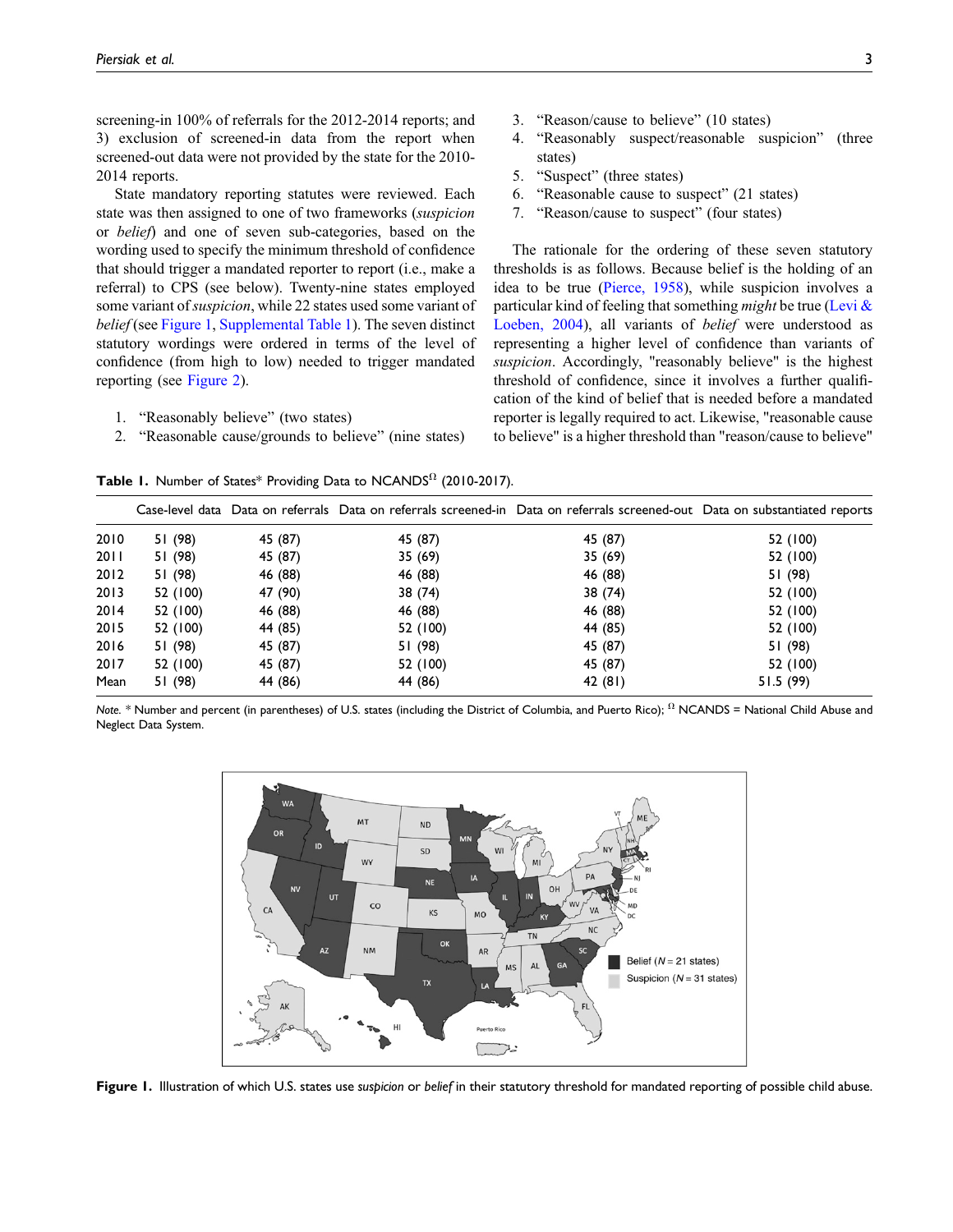because, here, "reasonable" serves as a further qualifier of cause. It is interesting that no state uses the unqualified term believe—which would be a higher threshold than "reason/ cause to believe" (because actually believing logically entails a greater commitment than merely having reason or cause to believe). For similar reasons, the qualifier "reasonable" makes "reasonably suspect/reasonable suspicion" a higher threshold than merely suspecting; and "reasonable cause to suspect" specifies a higher threshold than merely having a "reason or cause to suspect". That being said, the logic of this ordering is not necessarily related to how people actually interpret and apply these various thresholds. Both perceptions and behavior are strongly influenced by many factors unrelated to logic [\(Kahneman, 2011](#page-8-18)), and the semantics of these various statutory words may in fact be contested. Still, some terminology is needed to communicate the expectation for when a report must be made. Thus, knowing whether different statutory wordings are related to different reporting rates and/or outcomes can help states make more informed decisions when stipulating the threshold for reporting possible child abuse.

For each state, totals from 2010 to 2017 were calculated for the total number of referrals, referrals screened-out, referrals screened-in, referrals substantiated, and child population. Odds ratios were then calculated for the two major frameworks (suspicion and belief) and the seven sub-categories to determine whether outcomes were correlated with statutory wording. Odds ratios were also calculated to compare outcomes for states that had universal mandated reporting to those that did not (see [Figure 3\)](#page-3-1).

## Results

Use of suspicion (versus belief) as the minimum threshold for mandated reporting was correlated with higher rates of referrals being made and screened-in, but modestly lower rates of substantiation (see [Table 2](#page-4-0)). States that specified job classifications that qualify someone as a mandated reporter had equal rates of referrals with states with universal mandated reporting, but lower rates of referrals being either screened-in or substantiated (see [Table 3\)](#page-4-1). In grouping states by their



<span id="page-3-0"></span>Figure 2. Illustration of which U.S. states use each of the seven statutory thresholds for mandated reporting of possible child abuse.



<span id="page-3-1"></span>Figure 3. Illustration of which U.S. states use specified mandated reporting or universal mandated reporting.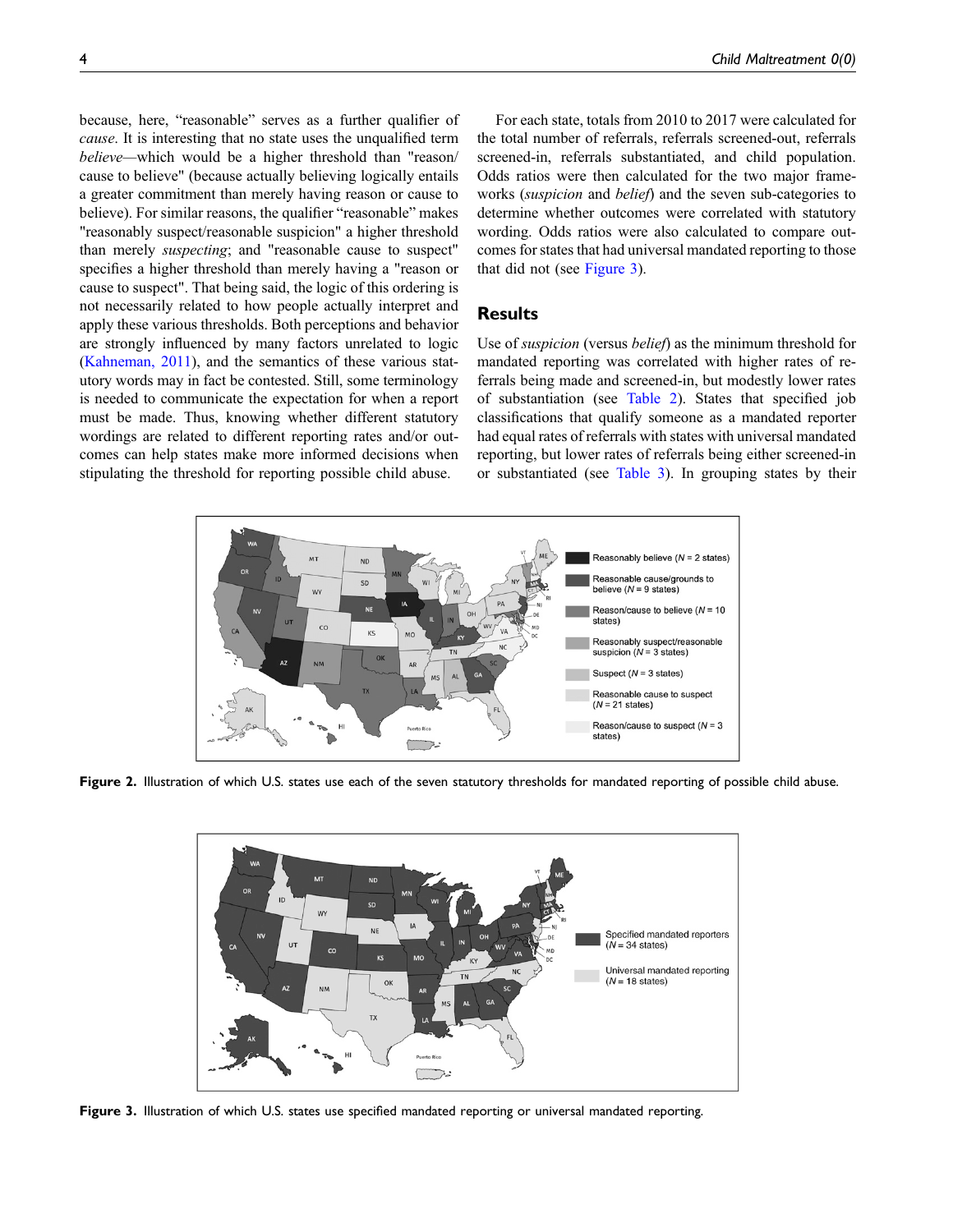| Statutory threshold         |                         | Referrals           | Referrals screened-out Referrals screened-in Referrals substantiated |                     |                    |
|-----------------------------|-------------------------|---------------------|----------------------------------------------------------------------|---------------------|--------------------|
| Belief $(N = 21$ states)    | Annual average          | 1.362.438           | 520.94                                                               | 841.491             | 311,157            |
|                             | $\#$ Children/1000 (SD) | 44.54 (3.78)        | 17.07(1.44)                                                          | 27.47 (2.60)        | 9.74(0.58)         |
|                             | OR (95% CI)             |                     | 1.0                                                                  | I.O                 | 0. ا               |
| Suspicion $(N = 31$ states) | Annual average          | 1.812.510           | 693.617                                                              | 1,118,893           | 381.217            |
|                             | $\#$ Children/1000 (SD) | 50.27 (1.99)        | 19.34(1.54)                                                          | 30.94 (1.07)        | 8.96(0.31)         |
|                             | OR (95% CI)             | $1.13$ (1.13, 1.13) | $1.13$ (1.12, 1.13)                                                  | $1.13$ (1.12, 1.13) | $.92$ $(.92, .93)$ |

Table 2. Comparison of 2010–2017 NCANDS $^{\Omega}$  Data for States that Use Suspicion Versus Belief as the Minimum Threshold for Reporting Possible Child Abuse.

<span id="page-4-0"></span>Note. Reference group = Belief; SD = standard deviation; OR = odds ratio; CI = confidence interval;  $\Omega$  NCANDS = National Child Abuse and Neglect Data System.

|  | Table 3. Comparison of 2010–2017 NCANDS $^{\Omega}$ Data for States with Universal Mandated Reporting Versus Specified Mandated Reporters. |  |  |  |  |  |
|--|--------------------------------------------------------------------------------------------------------------------------------------------|--|--|--|--|--|
|--|--------------------------------------------------------------------------------------------------------------------------------------------|--|--|--|--|--|

| Statutory threshold                                                                |                                                       | Referrals                                       | Referrals<br>screened-out                    | Referrals<br>screened-in                       | Referrals<br>substantiated                 |
|------------------------------------------------------------------------------------|-------------------------------------------------------|-------------------------------------------------|----------------------------------------------|------------------------------------------------|--------------------------------------------|
| Select groups qualify as mandated<br>reporters ( $N = 34$ states)                  | Annual average<br># Children/1000 (SD)<br>OR (95% CI) | 2,148,069<br>47.75 (2.64)<br>1.0                | 890.525<br>19.89(0.76)<br>I.O                | 1,257,543<br>27.89 (2.25)<br>1.0               | 458.130<br>9.13(0.29)<br>1.0               |
| All competent adults qualify as<br>mandated reporters<br>$(N = 18 \text{ states})$ | Annual average<br># Children/1000 (SD)<br>OR (95% CI) | 1,026,638<br>47.17 (1.63)<br>$.99$ $(.98, .99)$ | 324.039<br>14.85(1.00)<br>$.75$ $(.74, .75)$ | 702.840<br>32.32 (0.73)<br>$1.16$ (1.15, 1.16) | 234.245<br>9.65(0.36)<br>1.06 (1.05, 1.06) |

<span id="page-4-1"></span>Note. Reference group = select groups qualify as mandated reporters; SD = standard deviation; OR = odds ratio; CI = confidence interval;  $\Omega$  NCANDS = National Child Abuse and Neglect Data System.

minimum threshold for mandated reporting and who qualifies as a mandated reporter, we found that referrals and referrals screened-in were higher for both groups (universal mandated reporting and selected professions as mandated reporters) using a variant of *suspicion* (vs. belief) as the minimum threshold for reporting. However, substantiation rates were higher for states that used a variation of belief and either universal reporting or selected professionals than both groups of states using a variant of suspect (see [Table 4\)](#page-5-0).

Analyses comparing the seven statutory wordings revealed significant differences in referral rates, as well as the likelihood of a referral being screened-in (see [Table 5](#page-5-1)). That said, we did not find any pattern that correlated with the logical hierarchy of the various thresholds. Specifically, the data did not demonstrate that states with the lowest statutory threshold ("reason/cause to suspect") had the highest rate of referrals, nor that states with the highest statutory threshold ("reasonably believe") had the lowest rate of referrals. As it turned out, reports were most likely to be screened-in for those states that used "reasonable cause to suspect." By contrast, reports were most likely to be substantiated ( $OR = 1.11$ , relative to the reference group) in states that used the threshold "reasonable cause/grounds to believe." It is also worth noting that while the most commonly used statutory threshold (21 states), "reasonable cause to suspect," had the second highest substantiation rate (OR = 1.10), its referral rate (OR = 1.21) was  $30\%$  higher than "reasonable cause/grounds to believe" ( $OR =$ 0.91). That said, it is important to note that the number of states fitting into each of the seven subcategories ranged from 2 to 21 states.

#### **Discussion**

This analysis demonstrates that the two statutory thresholds for mandated reporting of belief and suspicion differ on average in their reporting rates for possible child abuse, as well as the likelihoods that those reports will be screened-in and/or substantiated. Though we cannot make causal determinations about these associations, prior research (Brosig  $&$  Kalichman, [1992](#page-8-9)) found that legislative wording significantly affects reporting for hypothetical cases. It is also well established that reporting is affected by a plethora of case- and reporter-related variables ([Alvarez et al., 2004](#page-7-0); [Ayling et al., 2019;](#page-7-3) [Delaronde](#page-8-19) [et al., 2000](#page-8-19); [Dinehart & Kenny, 2015;](#page-8-20) [Falkiner et al., 2017](#page-8-21); [Foster et al., 2017](#page-8-22); [Hansen et al., 1997;](#page-8-23) [Hupe & Stevenson,](#page-8-24) [2019](#page-8-24); [Levi & Brown, 2005;](#page-8-15) [McTavish et al., 2017;](#page-9-13) [Tufford &](#page-9-14) [Lee, 2019](#page-9-14)), indicating that reporting rates are influenced by a range of factors. Past studies also have shown wide variation in both the training of mandated reporters and their interpretation of mandated reporting legislation ([Alvarez et al.,](#page-7-0) [2004](#page-7-0); [Levi & Brown, 2005;](#page-8-15) [Vulliamy & Sullivan, 2000](#page-9-15)). The present findings, however, are the first to demonstrate that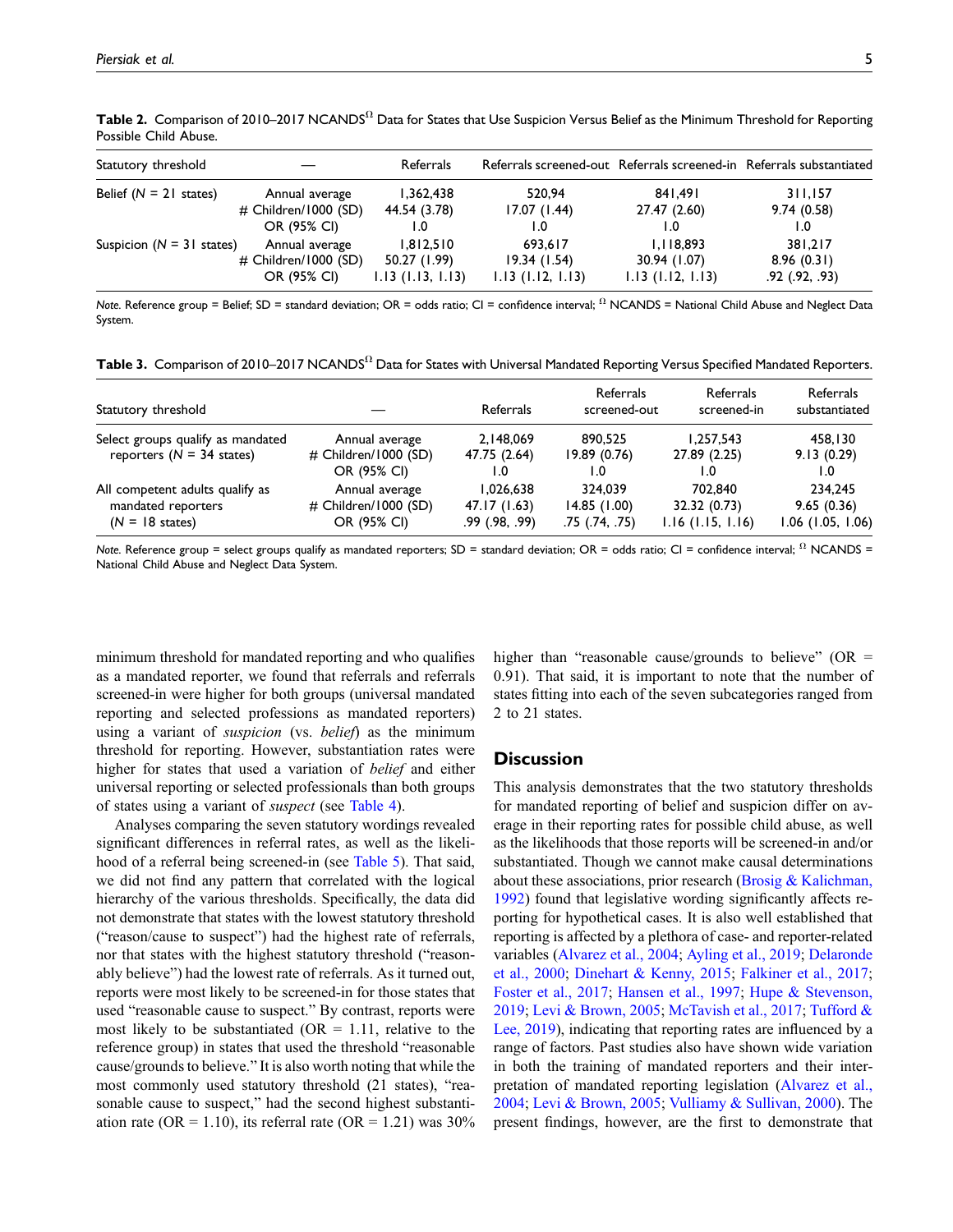| Statutory threshold                                         |                                                       | Referrals                                        | Referrals<br>screened-out                    | Referrals<br>screened-in                       | Referrals<br>substantiated                   |
|-------------------------------------------------------------|-------------------------------------------------------|--------------------------------------------------|----------------------------------------------|------------------------------------------------|----------------------------------------------|
| Belief-selected groups<br>$(N = 13 \text{ states})$         | Annual average<br># Children/1000 (SD)<br>OR (95% CI) | 809,185<br>46.22 (4.92)<br>1.0                   | 341,692<br>19.62(1.12)<br>1.0                | 467.493<br>26.60 (4.22)<br>1.0                 | 177.040<br>9.63(1.00)<br>1.0                 |
| Belief-all competent adults<br>$(N = 8 \text{ states})$     | Annual average<br># Children/1000 (SD)<br>OR (95% CI) | 553,253<br>42.31(2.61)<br>$.91$ $(.90, .92)$     | 179.255<br>13.68(2.03)<br>.70 (.69, .70)     | 373,998<br>28.64 (0.74)<br>$1.07$ (1.05, 1.08) | 134.118<br>9.89(0.29)<br>$1.03$ (1.00, 1.05) |
| Suspicion-selected groups<br>$(N = 21$ states)              | Annual average<br># Children/1000 (SD)<br>OR (95% CI) | 1.338.884<br>48.83 (1.68)<br>$1.05$ (1.04, 1.07) | 548,834<br>20.10 (1.29)<br>.02 (1.02, 1.03)  | 790,050<br>$28.73$ (1.17)<br>1.08 (1.07, 1.09) | 281,090<br>8.83(0.31)<br>.92 (.89, .94)      |
| Suspicion-all competent adults<br>$(N = 10 \text{ states})$ | Annual average<br># Children/1000 (SD)<br>OR (95% CI) | 473.385<br>54.91 (3.65)<br>$1.18$ (1.18, 1.19)   | 144.784<br>16.90(2.46)<br>$.85$ $(.84, .85)$ | 328,843<br>38.00 (1.46)<br>1.43 (1.42, 1.44)   | 100.128<br>9.35(0.65)<br>.97 (.96, .98)      |

<code>Table 4.</code> Comparison of 2010–2017 NCANDS $^\Omega$  Data for States with Universal Mandated Reporting Versus Specified Mandated Reporters, and Use of Suspicion Versus Belief as the Minimum Threshold for Reporting Possible Child Abuse.

<span id="page-5-0"></span>Note. Reference group = Belief—selected groups; SD = standard deviation; OR = odds ratio; CI = confidence interval;  $\Omega$  NCANDS = National Child Abuse and Neglect Data System.

Table 5. Comparison of 2010–2017 NCANDS $^{\Omega}$  Data as per States' Statutory Threshold for Reporting Possible Child Abuse.

| Statutory threshold                     |                                     | Referrals           | Referrals<br>screened-out                               | Referrals<br>screened-in | Referrals<br>substantiated |
|-----------------------------------------|-------------------------------------|---------------------|---------------------------------------------------------|--------------------------|----------------------------|
| Reasonably believe                      | Annual average                      | 111,935             | 45,480                                                  | 66,455                   | 21,459                     |
| $(N = 2$ states)                        | # Children/1000 (SD)<br>OR (95% CI) | 47.64 (4.00)<br>1.0 | 19.36(1.80)<br>1.0                                      | 28.28 (3.91)<br>1.0      | 9.14(0.61)<br>1.0          |
| Reasonable cause/grounds to believe     | Annual average                      | 557,112             | 211,396                                                 | 345,717                  | 136,771                    |
| $(N = 9$ states)                        | # Children/1000 (SD)                | 45.43 (3.90)        | 17.58 (2.73)                                            | 27.86(3.01)              | 10.11(0.99)                |
|                                         | OR (95% CI)                         | .95 (.95, .96)      | .89 (.88, .90)                                          | $1.00$ (.99, 1.01)       | 1.11(1.09, 1.12)           |
| Reason/cause to believe                 | Annual average                      | 693,390             | 264,071                                                 | 429,319                  | 152,927                    |
| $(N = 10 \text{ states})$               | # Children/1000 (SD)                | 43.60 (3.68)        | 16.60(1.95)                                             | 27.00 (2.20)             | 9.51(0.44)                 |
|                                         | OR (95% CI)                         | .91 (.91, .92)      | $.86$ $(.85, .87)$                                      | $.95$ $(.95, .96)$       | $1.04$ (1.03, 1.06)        |
| Reasonably suspect/reasonable suspicion | Annual average                      | 420,614             | 164,394                                                 | 256,220                  | 88,001                     |
| $(N = 3$ states)                        | # Children/1000 (SD)                | 42.98 (3.04)        | 16.81(2.48)                                             | 26.17(.64)               | 8.99(0.36)                 |
|                                         | OR (95% CI)                         | $.90$ $(.89, .90)$  | $.86$ $(.86, .87)$                                      | $.92$ $(.92, .93)$       | .98 (.97, 1.00)            |
| Suspect                                 | Annual average                      | 42,259              | 10,070                                                  | 32,430                   | 19,375                     |
| $(N = 3 \text{ states})$                | # Children/1000 (SD)                | 28.50 (3.63)        | 6.84(2.08)                                              | 21.66 (1.92)             | 9.20(1.42)                 |
|                                         | OR (95% CI)                         | $.58$ $(.58, .59)$  | $.35$ $(.34, .35)$                                      | .76 (.75, .78)           | 1.01 (.99, 1.03)           |
| Reasonable cause to suspect             | Annual average                      | 1,201,837           | 461,664                                                 | 740,173                  | 255,900                    |
| $(N = 21$ states)                       | # Children/1000 (SD)                | 57.26 (2.88)        | 22.20 (2.35)                                            | 35.09 (1.22)             | 10.04(0.38)                |
|                                         | OR (95% CI)                         |                     | $1.21$ (1.20, 1.22) 1.13 (1.12, 1.15) 1.25 (1.24, 1.26) |                          | $1.10$ (1.09, 1.12)        |
| Reason/cause to suspect                 | Annual average                      | 147,559             | 57,490                                                  | 90,070                   | 17,942                     |
| $(N = 4$ states)                        | # Children/1000 (SD)                | 40.11(2.32)         | 16.47(3.79)                                             | 23.64 (2.28)             | 3.49(0.17)                 |
|                                         | OR (95% CI)                         | $.83$ $(.82, .83)$  | $.80$ $(.79, .81)$                                      | $.85$ $(.84, .86)$       | .38 (.37, .39)             |

<span id="page-5-1"></span>Note. Reference group = Reasonably believe; SD = standard deviation; OR = odds ratio; CI = confidence interval;  $\Omega$  NCANDS = National Child Abuse and Neglect Data System.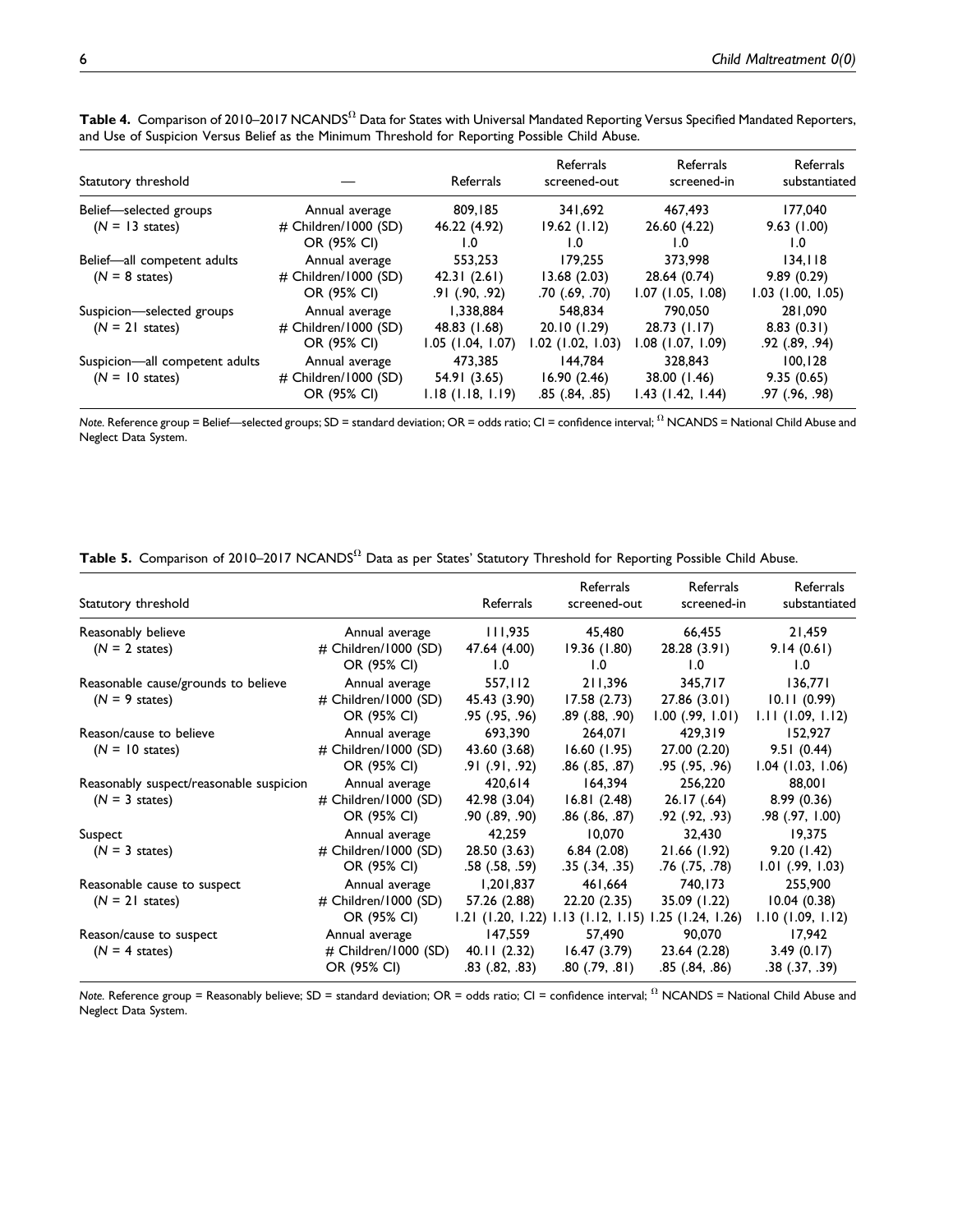statutory thresholds for mandated reporting are associated with real-world differences in the reporting of possible child abuse. It is also notable that the present findings identified significant correlations between distinct statutory thresholds for mandated reporting and the outcomes of referrals to child protective services (CPS). It is important to note that, in addition to the actual reports of suspected abuse, there are numerous factors that influence CPS responses including those at the case, decision-maker, organizational, and external levels. Such factors include a child having a history of prior referrals, caseworker workloads, as well as political and cultural exigencies (USDHH, 2003). Accordingly, the associations found in the present study should in no way be taken to imply that statutory wording is the only—or most influential—factor in whether referrals are either made or substantiated.

Given that suspicion (a feeling that something might be true) is a conceptually lower threshold than *belief* (the holding of an idea to be true), it is not surprising that the mean rate of total referrals was 13% higher in states whose legislation uses some variant of "suspicion" as the minimum threshold of confidence for mandated reporting. Interestingly, the most frequently used (21 states) statutory wording for suspicion ("reasonable cause to suspect") yielded a substantiation rate (10.04/1000 children) similar to "reasonable cause/grounds to believe" (10.11/1000 children), even though "reasonable cause to suspect" generated far more overall referrals (57.01/ 1000 children) than "reasonable cause to believe" (45.51/ 1000 children). If this difference (i.e., 11.5 per 1000 children) were extrapolated to the roughly 74 million children in the U.S., it would amount to a difference of ∼850,000 reports per year. Given the recent data demonstrating that over one-third of all children (and >50% of Black children) in the U.S. are the subject of an investigation for suspected abuse by their  $18<sup>th</sup>$ birthday ([Wildeman et al., 2014](#page-9-2)), such disproportional outcomes warrant further investigation. It is also worth noting that states in which every competent adult qualified as a mandated reporter had equal referral rates  $(OR = .99)$ , but higher rates of substantiation (9.65/1000 children), compared with states in which only certain job classifications qualify someone as a mandated reporter (9.13/1000 children). These findings align with prior research showing that total referrals do not differ between states with and without universal mandated reporting ([Krase & DeLong-Hamilton, 2015](#page-8-13); [Steen](#page-9-10) [& Duran, 2014\)](#page-9-10). However, the present analysis does suggest that there is a higher substantiation rate in states with universal mandated reporting—as has been found in one prior study [\(Palusci et al., 2016\)](#page-9-11). While an increase in the number of reports will likely result in the identification of more children experiencing child maltreatment, this must be weighed against the co-occurring downside of bringing more children and families into the child welfare system when no maltreatment was present.

Further research, particularly more qualitative research, is needed to fully understand the relationship between people's

knowledge/interpretation of the various statutory thresholds and their actual decisions to report possible child abuse. Would we see fewer inappropriate (and/or unhelpful) reports if every adult knew they were expected to contact child protective services when there was "reasonable cause to believe" that a child had been abused? This is a critical issue in part because there are substantial costs to both states and families if certain statutory wording generates more referrals, but no higher yield in terms of substantiating child abuse. We believe that the goal should be to create public policy that strikes the right balance, encouraging reporting to avoid missing cases of abuse, but not so much that it inadvertently ensnares many more families in which no abuse is occurring. To achieve such balance, those expected to report need guidelines that make sense, are easily interpreted, and (if followed) yield the right outcomes.

Despite the fact that state systems for child protection are imperfect ([U.S. Department of Health & Human Services,](#page-9-1) [2017;](#page-9-1) [Ringel et al., 2018](#page-9-16); [Solomon &](#page-9-17) [Asberg, 2012](#page-9-17); [Wells](#page-9-18) [et al., 2009\)](#page-9-18), we know that the earlier child abuse is identified, the more opportunity there is to make a significant and positive difference in children's lives. Children who experience maltreatment are at high risk for physical, emotional, cognitive, and social difficulties; many of the resultant disorders are responsive to intervention ([Zeanah &](#page-9-0) [Humphreys, 2018\)](#page-9-0); and without intervention many children will continue to experience maltreatment and its sequalae. That said, it is problematic to propose that any level of suspicion of abuse should be reported. This is because, for families, the experience of being reported and evaluated for suspected abuse can have serious negative consequences even when no abuse is identified. Such deleterious impacts include the psychological stress on families and additional time requirements during investigations, as well as the harm caused by even brief unwarranted parent–child separation (for discussion of the impact of separations see [Humphreys,](#page-8-25) [2018\)](#page-8-25). Additionally, promoting low-yield reports further taxes already over-burdened child protective agencies, thereby diverting resources from children and families most in need [\(Besharov and Douglas, 2005\)](#page-7-4).

The present data suggest that differences in statutory wording may contribute to significant and concerning variability as to whether child protection agencies will be notified about concerns that a child has been abused. Broadly speaking, children in states using some variant of belief are less likely to be referred to CPS, but those who are referred are slightly more likely to have their report substantiated, suggesting that this higher threshold may be one factor associated with higher quality reports. However, we are unable to determine whether this higher threshold comes at a cost to sensitivity (i.e., cases in which abuse is occurring are not reported). More specifically, for example, compared to the highest threshold ("reasonably believe"), use of "reasonable" cause/grounds to believe" is associated with ∼1 more substantiated cases per 1000 children despite generating ∼2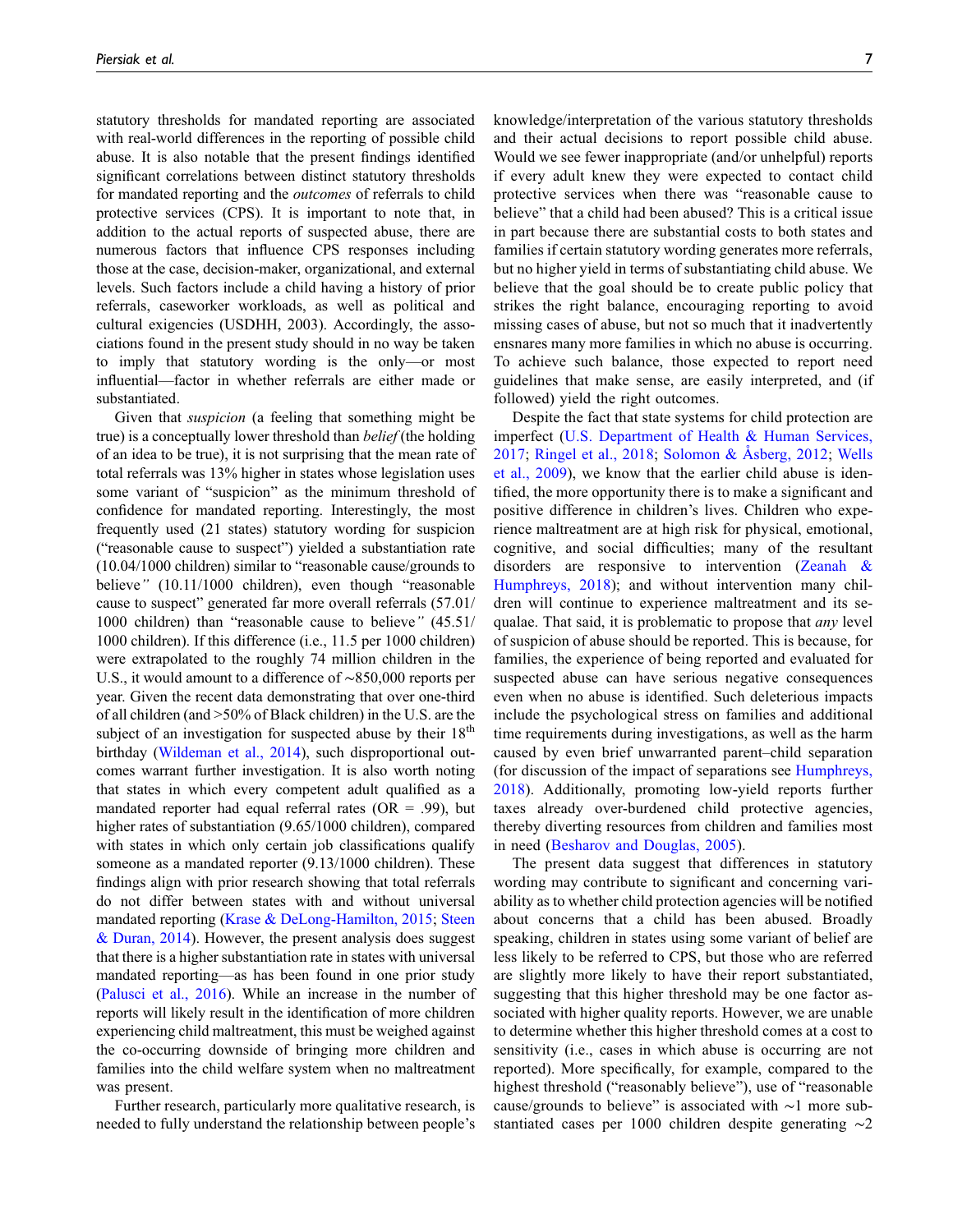fewer reports per 1000 children, while "reasonable cause to suspect" states have approximately 12 more reports per 1000 children to achieve a similar substantiation rate. If additional reports made do not translate into higher substantiation rates (as is the case with "reasonable cause/grounds to believe" versus "reasonable cause to suspect" and "reasonably believe"), this would indicate a potential burden on the child welfare screening system as well as families. That said, unanswered questions remain regarding how and why people interpret mandated reporting thresholds as they do, as well as what statutory wording can optimize appropriate referrals while minimizing unwarranted reports. Careful attention to the wording of mandated reporting statutes could make a positive difference in terms of protecting children and avoiding not only undue stress to families, but also undue burden to child protective services that are already stretched thin.

The current findings must be interpreted in light of several limitations. First, it is quite possible that some individuals who make reports are unaware of the specific wording of their state's legislation. Among mandated reporters, this may be due to inadequate training or failure to incorporate the statutory wording into their decision-making. Such lack of awareness may be particularly true for those who are not mandated reporters or are non-professionals, and thus likely have no formal training regarding the legal threshold for reporting suspected abuse. Across states with and without universal reporting, such non-professionals were responsible for approximately 16% of reports to CPS in 2019. Previous research has not investigated how well mandated reporters know the statutory wording of their state. However, to what degree mandated reporters know and understand the statutory wording of their state is an empirically testable question that would have implications for our findings. Second, the various factors that have been shown to influence reporting behavior, such as attitudes towards reporting and awareness of the significance of child maltreatment ([Alvarez et al.,](#page-7-0) [2004](#page-7-0)) may vary by state. Furthermore, social, political, cultural, and economic factors that influence reporting practices may also differ by state. This study only examined the relationship between statutory wording with reporting behavior and outcomes and did not investigate the role of other relevant factors. These other factors—for example, attitudes in a state—may influence both the formation of legislation and individuals' reporting behavior, and thus explain the relationships identified.

Furthermore, this study's findings were limited by incomplete data (due to variations in state participation in reporting to the National Child Abuse and Neglect Data System), as well as year-to-year variations in reported data across Child Maltreatment Reports. Both of these factors hindered systematic analysis for confounding variables, such as state-specific demographic, cultural factors, or public events that might affect reporting practices. Further, because child welfare agencies differ in their policies and practices (even within states), more detailed data are needed to determine whether and to what degree agency level decisionmaking (vis-à-vis screening-in and substantiation) is related to a state's statutory threshold.

The associations found suggest that statutory language may play some role in reporting behavior and CPS decisions. The current study design precludes the possibility of determining causality in the relationship between statutory wording and either reporting behavior or CPS responses to reports. That said, the present findings are intriguing, and warrant further research into whether changes in statutory wording could influence child abuse reporting.

### Declaration of Conflicting Interests

The author(s) declared no potential conflicts of interest with respect to the research, authorship, and/or publication of this article.

#### Funding

The author(s) disclosed receipt of the following financial support for the research, authorship, and/or publication of this article: This work was supported by the Jacobs Foundation (2017-1261-05).

### ORCID iD

Hannah A. Piersiak **b** <https://orcid.org/0000-0003-1458-8215>

#### Supplemental Material

Supplemental Material for this article is available online.

#### **References**

- <span id="page-7-0"></span>Alvarez, K. M., Kenny, M. C., Donohue, B., & Carpin, K. M. (2004). Why are professionals failing to initiate mandated reports of child maltreatment, and are there any empirically based training programs to assist professionals in the reporting process? Aggression and Violent Behavior, 9(5), 563–578. [https://doi.org/](https://doi.org/10.1016/j.avb.2003.07.001) [10.1016/j.avb.2003.07.001](https://doi.org/10.1016/j.avb.2003.07.001)
- <span id="page-7-3"></span>Ayling, N. J., Walsh, K., & Williams, K. E. (2019). Factors influencing early childhood education and care educators' reporting of child abuse and neglect. Australasian Journal of Early Childhood, 45(1), 1–14. <https://doi.org/10.1177/1836939119885307>
- <span id="page-7-2"></span>Bederian-Gardner, D., Hobbs, S. D., Ogle, C. M., Goodman, G. S., Cordón, I. M., Bakanosky, S., Narr, R., Chae, Y., & Chong, J. Y. (2018). Instability in the lives of foster and nonfoster youth: Mental health impediments and attachment insecurities. Children and Youth Services Review, 84, 159-167. [https://doi.org/10.](https://doi.org/10.1016/J.CHILDYOUTH.2017.10.019) [1016/J.CHILDYOUTH.2017.10.019](https://doi.org/10.1016/J.CHILDYOUTH.2017.10.019).
- <span id="page-7-1"></span>Besharov, D. J. (1994). Responding to child sexual abuse: The need for a balanced approach. The Future of Children, 4(2), 135–15555. <https://doi.org/10.2307/1602528>
- <span id="page-7-4"></span>Besharov, D. J., & Douglas, J. (2005). Overreporting and underreporting child abuse and neglect are twin problems. In D. R. Loseke, R. J. Gelles, & M. M. Cavanaugh (eds.), Current controversies on family violence (pp. 285–298). SAGE Publications Inc. <https://doi.org/10.4135/9781483328584>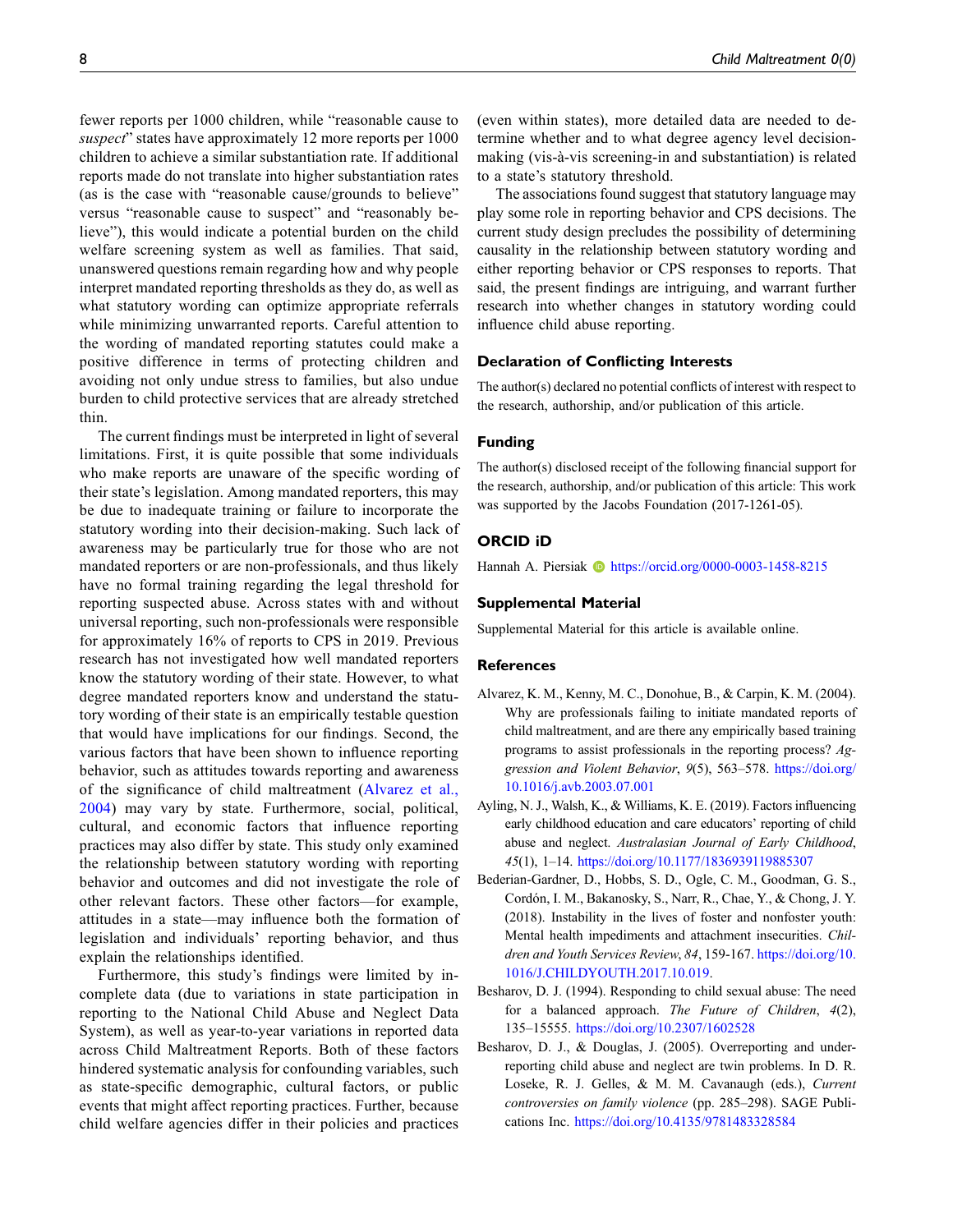- <span id="page-8-8"></span>Blacker, D. M. (1998). Reporting of child sexual abuse: The effects of varying definitions of reasonable suspicion and psychologists' reporting behavior [Unpublished doctoral disseration]. California School of Professional Psychology.
- <span id="page-8-9"></span>Brosig, C. L., & Kalichman, S. C. (1992). Child abuse reporting decisions: Effects of statutory wording of reporting requirements. Professional Psychology: Research and Practice, 23(6), 486–492. <https://doi.org/10.1037/0735-7028.23.6.486>
- <span id="page-8-11"></span>Brown, L. G. III, & Gallagher, K. (2014).Mandatory reporting of abuse: A historical perspective on the evolution of states' current mandatory reporting laws with a review of the laws in the Commonwealth of Pennsylvania. In L. Rev. Tolle Lege (Vol. 37). Digitalcommon. [http://digitalcommons.law.villanova.edu/](http://digitalcommons.law.villanova.edu/vlrhttp://digitalcommons.law.villanova.edu/vlr/vol59/iss6/5) [vlrhttp://digitalcommons.law.villanova.edu/vlr/vol59/iss6/5.](http://digitalcommons.law.villanova.edu/vlrhttp://digitalcommons.law.villanova.edu/vlr/vol59/iss6/5)
- <span id="page-8-19"></span>Delaronde, S., King, G., Bendel, R., & Reece, R. (2000). Opinions among mandated reporters toward child maltreatment reporting policies. Child Abuse and Neglect, 24(7), 901-910. [https://doi.](https://doi.org/10.1016/S0145-2134(00)00151-4) [org/10.1016/S0145-2134\(00\)00151-4](https://doi.org/10.1016/S0145-2134(00)00151-4)
- <span id="page-8-20"></span>Dinehart, L., & Kenny, M. C. (2015). Knowledge of child abuse and reporting practices among early care and education providers. Journal of Research in Childhood Education, 29(4), 429–443. [https://doi.org/10.1080/02568543.2015.](https://doi.org/10.1080/02568543.2015.1073818) [1073818](https://doi.org/10.1080/02568543.2015.1073818)
- <span id="page-8-6"></span>Eisbach, S. S., & Driessnack, M. (2010). Am I sure I want to go down this road? Hesitations in the reporting of child maltreatment by nurses. Journal for Specialists in Pediatric Nursing, 15(4), 317–323. <https://doi.org/10.1111/j.1744-6155.2010.00259.x>
- <span id="page-8-21"></span>Falkiner, M., Thomson, D., & Day, A. (2017). Teachers' understanding and practice of mandatory reporting of child maltreatment. Children Australia, 42(1), 38-48. [https://doi.org/10.](https://doi.org/10.1017/cha.2016.53) [1017/cha.2016.53](https://doi.org/10.1017/cha.2016.53)
- <span id="page-8-7"></span>Flaherty, E. G., Sege, R. D., Binns, H. J., Mattson, C. L., & Christoffel, K. K. C. (2000). Health care providers' experience reporting child abuse in the primary care setting. The Archives of Pediatrics & Adolscent Medicine, 154(5), 489-493. [https://doi.](https://doi.org/archpedi.154.5.489) [org/archpedi.154.5.489.](https://doi.org/archpedi.154.5.489)
- <span id="page-8-4"></span>Flaherty, E. G., Sege, R. D., Griffith, J., Price, L. L., Wasserman, R., Slora, E., Dhepyasuwan, N., Harris, D., Norton, D., Angelilli, M. L., Abney, D., & Binns, H. J. (2008). From suspicion of physical child abuse to reporting: Primary care clinician decision-making. Pediatrics, 122(3), 611-619. [https://doi.org/10.](https://doi.org/10.1542/peds.2007-2311) [1542/peds.2007-2311](https://doi.org/10.1542/peds.2007-2311)
- <span id="page-8-10"></span>Flieger, C. L. (1998). Reporting child physical abuse: The effects of varying legal definitions of reasonable suspicion on psychologists' child abuse reporting [Unpublished doctoral disseration]. California School of Professional Psychology.
- <span id="page-8-22"></span>Foster, R. H., Olson-Dorff, D., Reiland, H. M., & Budzak-Garza, A. (2017). Commitment, confidence, and concerns: Assessing health care professionals' child maltreatment reporting attitudes. Child Abuse and Neglect, 67, 54-63. [https://doi.org/10.1016/j.](https://doi.org/10.1016/j.chiabu.2017.01.024) [chiabu.2017.01.024](https://doi.org/10.1016/j.chiabu.2017.01.024).
- <span id="page-8-2"></span>Gilbert, R., Widom, C. S., Browne, K., Fergusson, D., Webb, E., & Janson, S. (2009). Burden and consequences of child maltreatment in high-income countries. The Lancet, 373(9657), 68–81. [https://doi.org/10.1016/S0140-6736\(08\)61706-7](https://doi.org/10.1016/S0140-6736(08)61706-7)
- <span id="page-8-23"></span>Hansen, D. J., Bumby, K. M., Lundquist, L. M., Chandler, R. M., Le, P. T., & Futa, K. T. (1997). The influence of case and professional variables on the identification and reporting of child maltreatment: A study of licensed psychologists and certified masters social workers. Journal of Family Violence, 12(3), 313–332. <https://doi.org/10.1023/A:1022852921883>
- <span id="page-8-5"></span>Herendeen, P. A., Blevins, R., Anson, E., & Smith, J. (2014). Barriers to and consequences of mandated reporting of child abuse by nurse practitioners. Journal of Pediatric Health Care, 28(1), Article e1–e77, <https://doi.org/10.1016/j.pedhc.2013.06.004>
- <span id="page-8-12"></span>Ho, G. W. K., Gross, D. A., & Bettencourt, A. (2017). Universal mandatory reporting policies and the odds of identifying child physical abuse. American Journal of Public Health, 107(5), 709–716. <https://doi.org/10.2105/AJPH.2017.303667>
- <span id="page-8-25"></span>Humphreys, K. L. (2018). Future directions in the study and treatment of parent–child separation. Journal of Clinical Child & Adolescent Psychology, 48(1), 166–178. [https://doi.org/10.](https://doi.org/10.1080/15374416.2018.1534209) [1080/15374416.2018.1534209](https://doi.org/10.1080/15374416.2018.1534209)
- <span id="page-8-24"></span>Hupe, T. M., & Stevenson, M. C. (2019). Teachers' intentions to report suspected child abuse: The influence of compassion fatigue. Journal of Child Custody, 16(4), 364–386. [https://doi.org/](https://doi.org/10.1080/15379418.2019.1663334) [10.1080/15379418.2019.1663334](https://doi.org/10.1080/15379418.2019.1663334)
- <span id="page-8-18"></span>Kahneman, D. (2011). Thinking, Fast and Slow. Farrar, Straus and Giroux.
- <span id="page-8-1"></span>Kim, H., & Drake, B. (2019). Cumulative prevalence of onset and recurrence of child maltreatment reports. Journal of the American Academy of Child and Adolescent Psychiatry, 58(12), 1175–1183. <https://doi.org/10.1016/j.jaac.2019.02.015>
- <span id="page-8-0"></span>Kim, H., Wildeman, C., Jonson-Reid, M., & Drake, B. (2017). Lifetime prevalence of investigating child maltreatment among US children. American Journal of Public Health. 107(2), 274, 280, <https://doi.org/10.2105/AJPH.2016.303545>
- <span id="page-8-13"></span>Krase, K. S., & DeLong-Hamilton, T. A. (2015). Comparing reports of suspected child maltreatment in states with and without universal mandated reporting. Children and Youth Services Review, 50, 96-100. [https://doi.org/10.1016/J.CHILDYOUTH.](https://doi.org/10.1016/J.CHILDYOUTH.2015.01.015) [2015.01.015](https://doi.org/10.1016/J.CHILDYOUTH.2015.01.015).
- <span id="page-8-15"></span>Levi, B. H., & Brown, G. (2005). Reasonable suspicion: A study of Pennsylvania pediatricians regarding child abuse. Pediatrics, 116(1), Article e5–12. <https://doi.org/10.1542/peds.2004-2649>
- <span id="page-8-14"></span>Levi, B. H., Dellasega, C., & Boehmer, S. (2012). What is reasonable suspicion of child abuse? Journal of Public Child Welfare, 6(5), 569–589. <https://doi.org/10.1080/15548732.2012.683374>
- <span id="page-8-16"></span>Levi, B. H., & Loeben, G. (2004). Index of suspicion: Feeling not believing. Theoretical Medicine and Bioethics, 25(4), 277–310. <https://doi.org/10.1007/s11017-004-3136-8>
- <span id="page-8-17"></span>Levi, B. H., & Portwood, S. G. (2011). Reasonable suspicion of child abuse: Finding a common language. Journal of Law, Medicine and Ethics, 39(1), 62–69. [https://doi.org/10.1111/j.1748-720X.](https://doi.org/10.1111/j.1748-720X.2011.00550.x) [2011.00550.x](https://doi.org/10.1111/j.1748-720X.2011.00550.x)
- <span id="page-8-3"></span>MacMillan, H. L., Jamieson, E., & Walsh, C. A. (2003). Reported contact with child protection services among those reporting child physical and sexual abuse: Results from a community survey. Child Abuse and Neglect, 27(12), 1397-1408. [https://](https://doi.org/10.1016/j.chiabu.2003.06.003) [doi.org/10.1016/j.chiabu.2003.06.003](https://doi.org/10.1016/j.chiabu.2003.06.003)